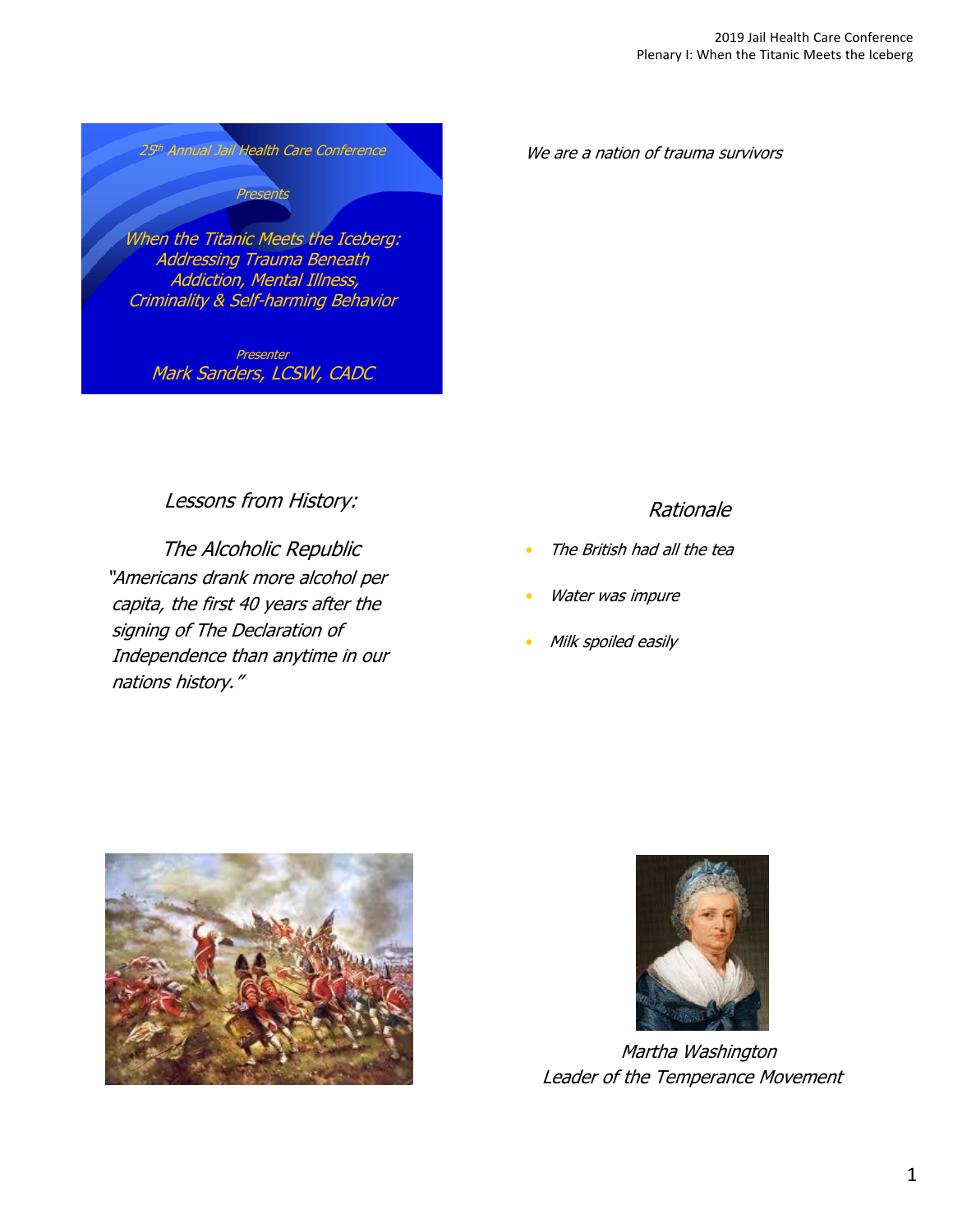

"We can't stagger to freedom." Frederick Douglass Leader of the Black Temperance Movement

## The Bill of Rights

The first 10 Amendments of the Constitution reflects all the things a trauma survivor would need to feel safe.

Amendment 1 Freedom of Speech

Amendment 2 The Right to Bear Arms

# The Bill of Rights Continued

Amendment 3 You don't have to let soldiers live in your house.

Amendment 4 Nobody can search your body or your house unless they can prove to a judge there is a good reason to do so.



George Washington



Civil War

During the Civil War soldiers were given a pint of alcohol per day to deal with the trauma of war.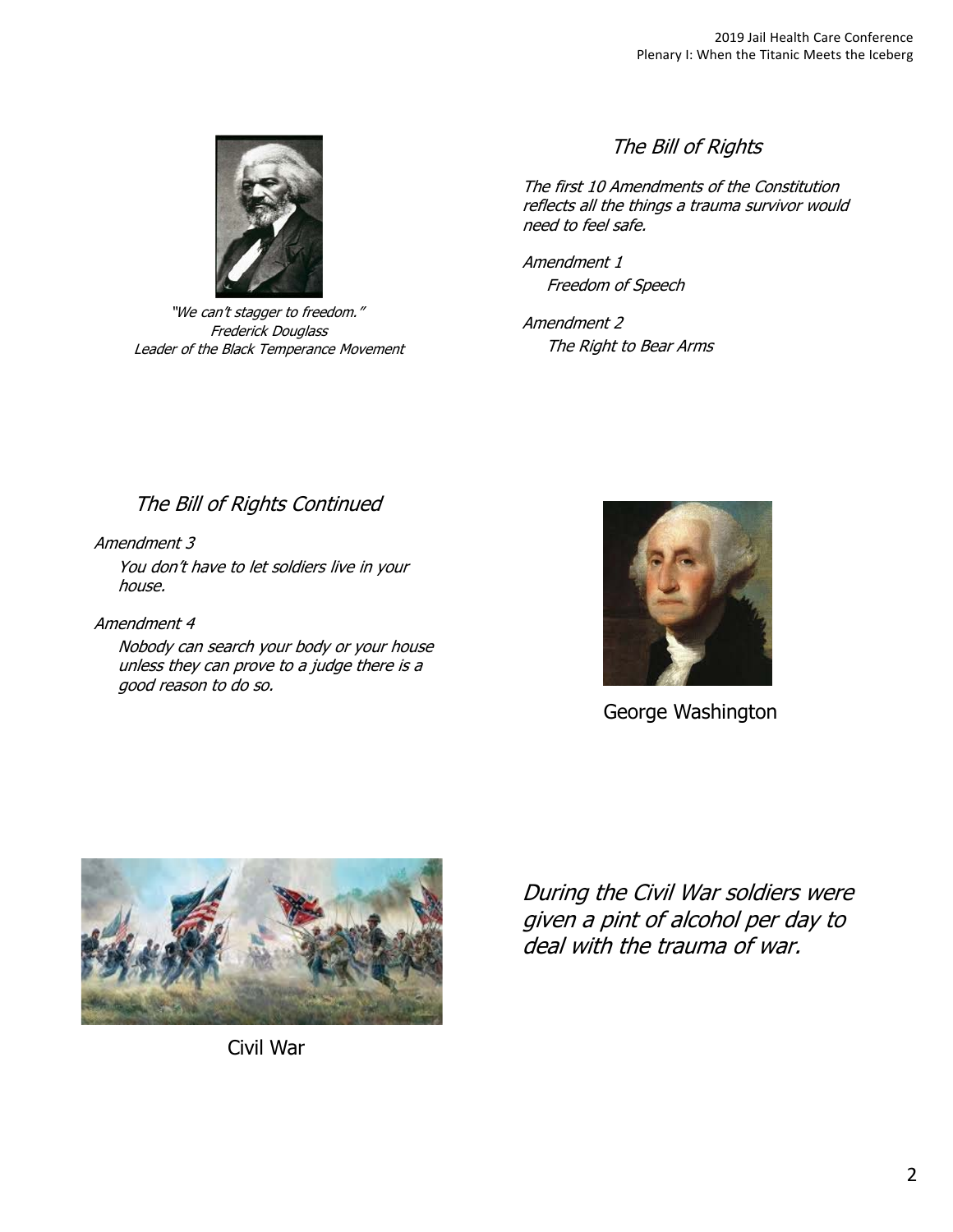#### The National Residue of Our Historical Trauma

- More guns than people
- The highest homicide rate in the world
- The highest imprisonment rate in the world
- Leads the world in cigarette smoking
- Leads the world in illicit drug

#### Trauma Continued

Because we have never recovered from our historical trauma we have a high tolerance for trauma without taking action

You cannot have a trauma recovery movement in America without advocacy.

Judith Herman

*Every Helping Professional Needs to be an Advocate for Trauma Informed Care as a Part of their Ethical Responsibility*

A brief history

- Freud
	- World War T
- World War II
- Vietnam War
- Modern Addictions and Mental Health Treatment
- The Woman's Movement
- The Trauma of Unemployment
- The ACE Study

Center for Disease Control and Prevention

The Adverse Childhood Study (ACE)

Research with Nearly 18,000 Adults

Discovered A Strong Correlation Between Early Childhood Trauma and Physical and Mental Illness in Adulthood

ACE Study

Directions - For each "yes" answer, give yourself one point. For each "no" answer, give yourself zero points.

**When you were growing up in your household, before age 18, did you have any of the following experiences?**

- 1. Often had a parent or someone else in the household who swore at you, yelled at you, and sometimes, or often, acted in a way that made you believe you might be physically hurt.
- 2. Sometimes, often , or very often, were you pushed, grabbed, slapped, or had something thrown at you, or hit so hard that you had marks or were injured?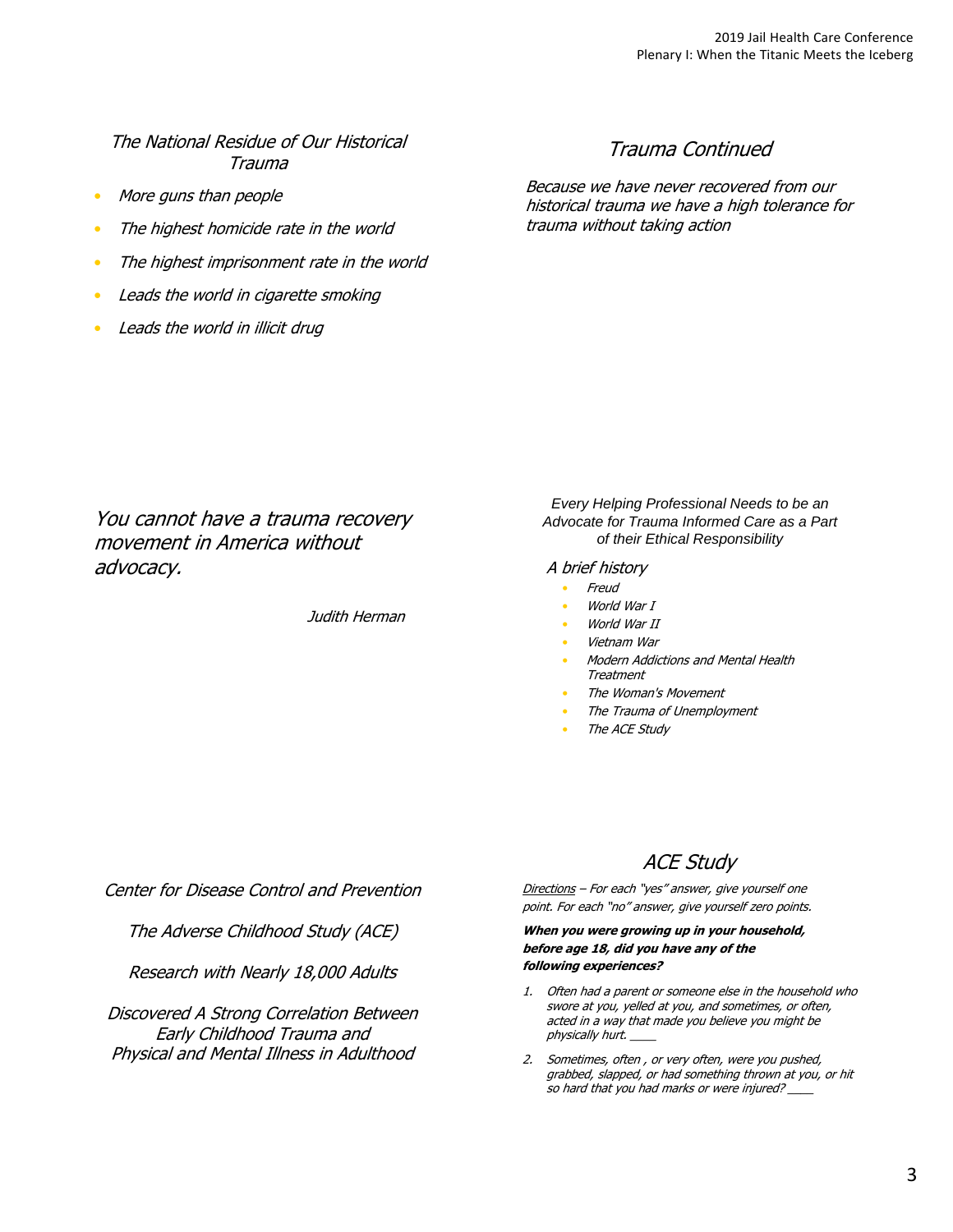# ACE Study Continued

- 1. An adult or person at least five years older ever touched you or fondled you in a sexual way, had you touch their body in a sexual way, attempted oral, anal, or vaginal intercourse with you or actually had oral, anal, or vaginal intercourse with you.
- 2. Were you ever made to feel unloved, unprotected, and not special in your home?
- 3. Were there times when you did not have food, clean clothes, and a place to live? If you were sick, were there times when an adult did not take care of you consistently? \_\_\_\_

## ACE Study Continued

- 1. Did you ever witness your mother or stepmother get pushed, grabbed, slapped, hit, or have something thrown at her?
- 2. Was there anyone in your household who was a problem drinker, alcoholic, or who used street drugs?
- 3. Did you live with a household member who was depressed, mentally ill, or attempted suicide? \_\_\_\_

\_\_\_\_\_\_\_

- 4. Were your parents ever separated or divorced?
- 5. Did you ever have a household member who went to prison? \_\_\_\_

#### Ace Results

- If a client answers yes to 3 out of 10 ACE Study questions they are at an increase of developing an addiction, process or chemical
- If a client answers yes to 3 out of 10 questions they are at risk of developing a mental illness
- Answering yes to 4 out of the 10 questions increases the risk of a Co-occurring Disorder (Mental Illness and Addiction)

## Follow-up Research on the ACE **Study**

| Year        |                                                  |
|-------------|--------------------------------------------------|
| <i>2010</i> | link between lung cancer and<br>childhood trauma |
| 2009        | link between childhood                           |

- trauma and premature death
- **•** prescription drug abuse

# Follow-up Studies Continued

| 2008 | pulmonary disease and<br>childhood trauma        |
|------|--------------------------------------------------|
| 2007 | mental illness in adulthood<br>cigarette smoking |
| 2006 | early alcohol and drug use                       |
| 2005 | homelessness in adulthood                        |
|      |                                                  |

# Follow-up Studies Continued

| 2004 | depression in adulthood<br>liver disease<br>heart disease<br>teen pregnancy |
|------|-----------------------------------------------------------------------------|
| 2003 | illicit drug use<br>mental illness                                          |
| 2005 | homelessness in adulthood                                                   |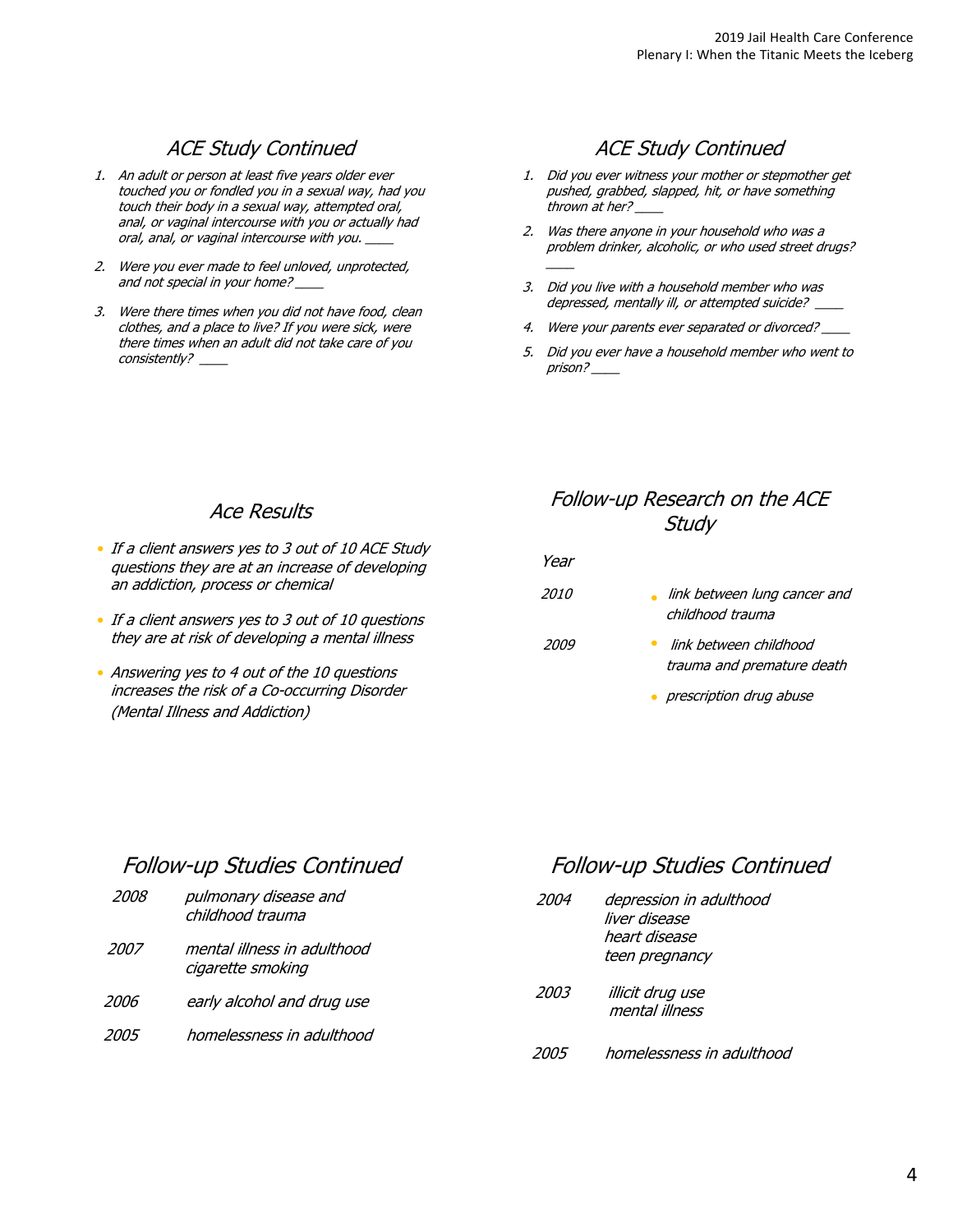# Follow-up Studies Continued

| <i>2002</i> | alcoholism and depression in |
|-------------|------------------------------|
|             | adulthood                    |

- 2001 suicide attempts and risky sexual behavior
- 2000 HIV and other sexually transmitted diseases



# Good Family Secrets

- Santa Claus
- The tooth fairy
- Surprise birthday party
- How you feel about people as people

### Level I Dark Secrets

- Phobias
- The intimate details of an affair

Dark Secrets

## Level II Dark Secrets

- Your real ethnicity
- Adoption status
- Who your parents really are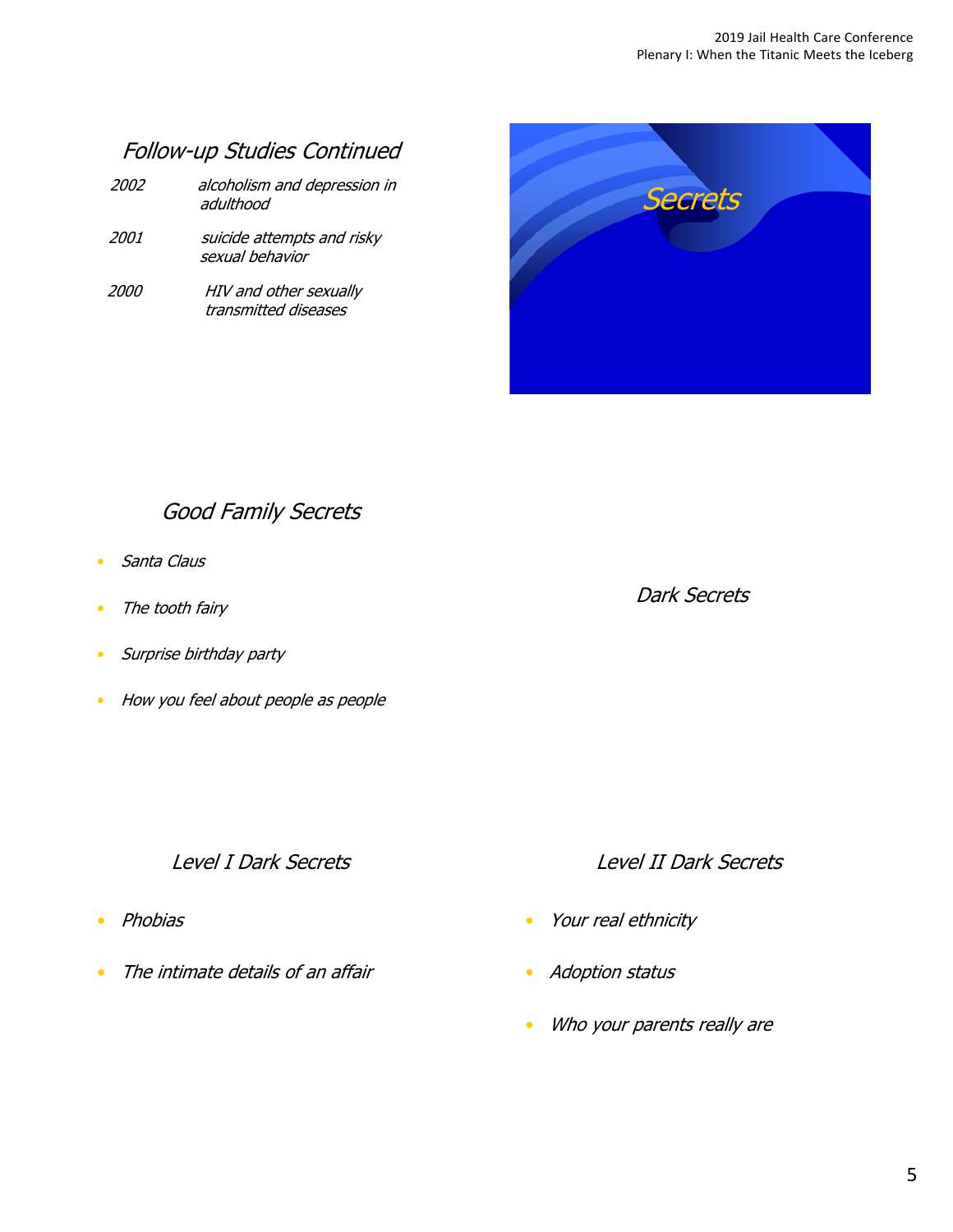## Secrets Theory

Everyone in the family knows the secret. They will repeat the secret across generations until the secret is openly dealt with.

Source: Family Secrets

## Level III Dark Secrets

- Addictions
- Living with addictions

## Level IV Dark Secrets

These secrets cause the most damage if not discussed

- Incest
- Childhood sexual abuse
- Sexual assault
- Torture
- Witnessing extreme violence
- "The secret that you only tell once"





- The person has been exposed to a traumatic event
- Recurrent and intensive distressing recollections of the event
- Efforts to avoid conversations, activities, places and people that bring up memories of the event
- Difficulty falling or staying asleep, nightmares, flashbacks

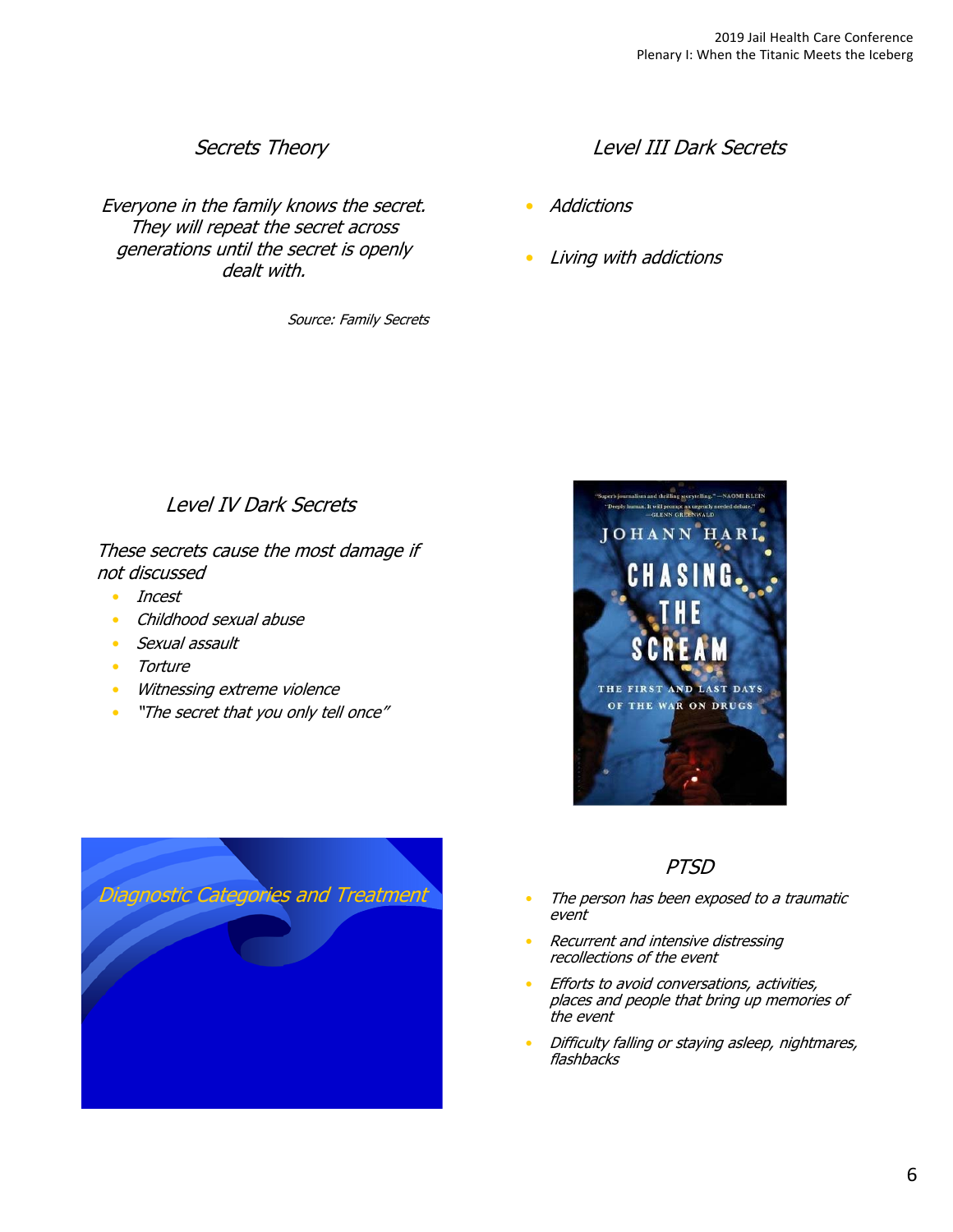## **Treatment**

Cognitive Behavioral Therapy, Exposure Therapy, EMDR, Cognitive Processing Therapy

PTSD vs. Complex Trauma

### Complex Trauma Includes Multiple Layers and Years of Traumatic **Experiences**

- Neglect
- Abandonment
- Multiple placements
- Parental substance abuse
- Adult emotional unavailability
- Multiple losses
- **Exposure to domestic violence**
- Abuse

#### Most Common Symptoms of Complex Trauma

With PTSD exposure to a specific traumatic event is required

- Difficulty regulating emotions 65%
- Difficulty with impulse control 63%
- Negative self-image 62%
- Difficulty concentrating (ADD) 60%
- Aggression (Conduct Disorder) 56%
- PTSD 12%
- Substance Abuse 10%

#### Treatment

Cognitive Behavioral Treatment, Anger Management, Mindfulness Meditation, ARC Model etc.,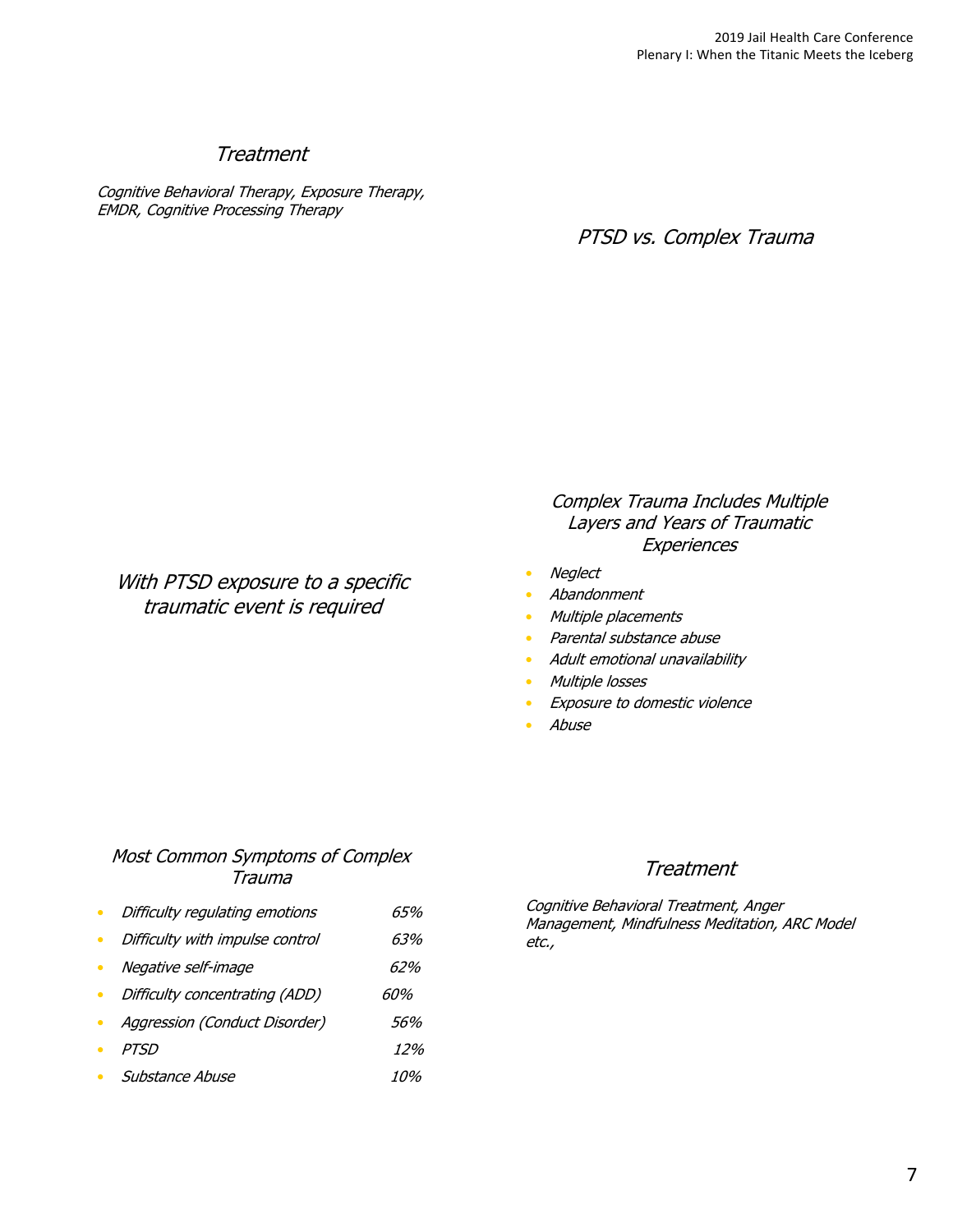## Historical Trauma

A cumulative emotional and psychological wounding over the lifespan and across generations, emanating from massive group trauma

- Brave Hart, 2000

## Historical Trauma Features

- Loss of culture
- Survivor quilt
- Depression
- Traumatic stress symptoms
- Numbing
- Low self esteem

### Historical Trauma Features **Continued**

- Historical unresolved grief
- Substance use
- Suicidal ideations
- Traumatizing others at the micro and macro levels





# The Healing of Historical Trauma

- Awakening and Collective Commitment
- Mass Mobilization
- Personal and Collective Mourning
- Forgiving the Unforgivable
- Return to culture
- Achieving a new harmony
- Cultural revitalization and celebration

White and Coyhis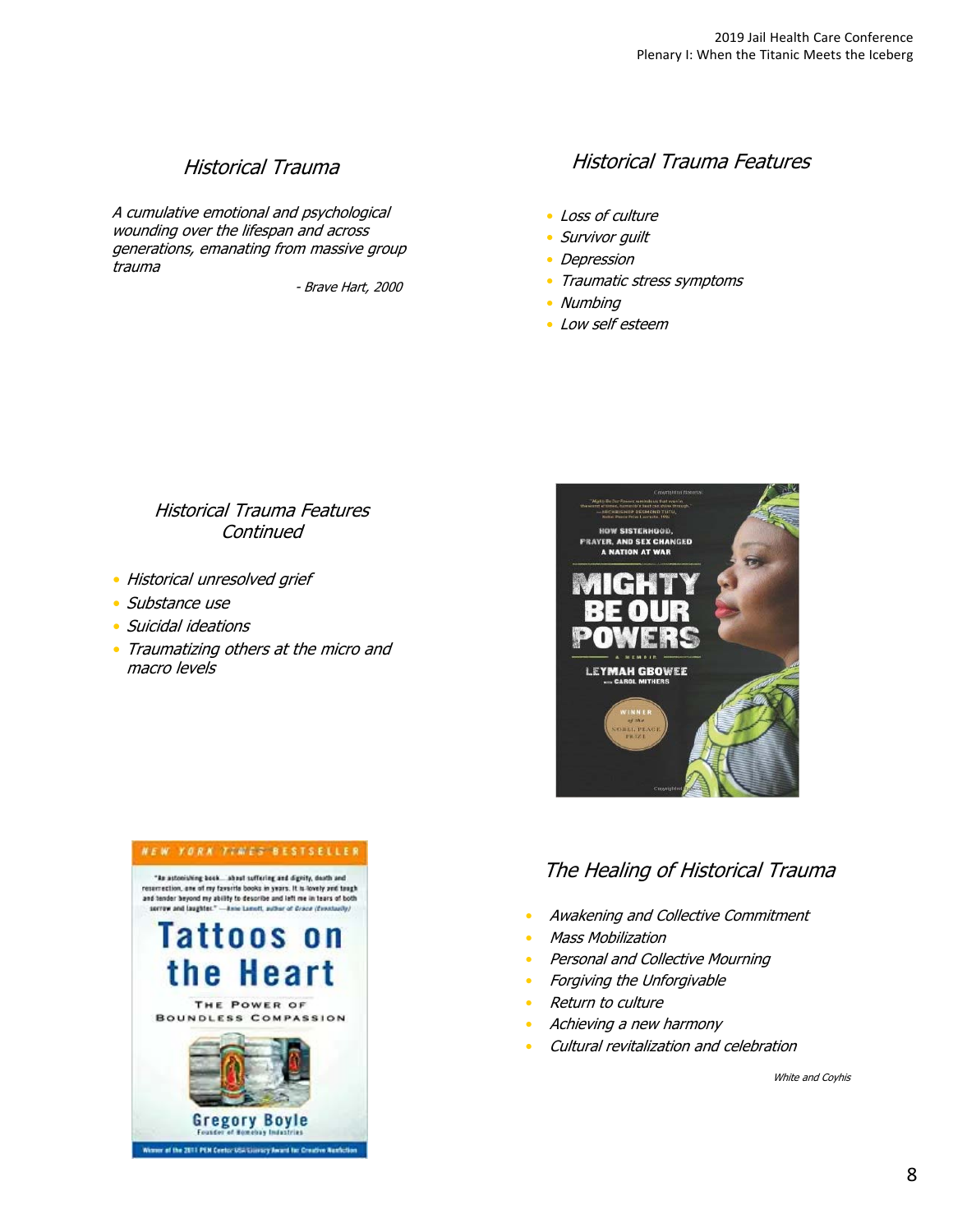An Existential Concern

24 -7 – 365 Terror

How long do African American and Latino males live?

## Dispelling the Myth

- $500 700$  murders annually
- 40,000 annual births in Chicago
- ▶ 2.7 million residents

### Dispelling the Myth Continued

- **▶** 9 million residents of Cook County
- ▶ 112 murders in Englewood over last 20 years
- 73 thousand residents of Englewood
- $\blacktriangleright$  Life expectancy of African American men in Chicago is age 70. Hispanic Latino males age 73



#### First Wave

- Psychodynamic Approaches Judith Hermann
- Safety
- Remembering and mourning
- Reconnection
	- $\triangleright$  Finding a survivor mission
	- $\triangleright$  Striving to reach your potential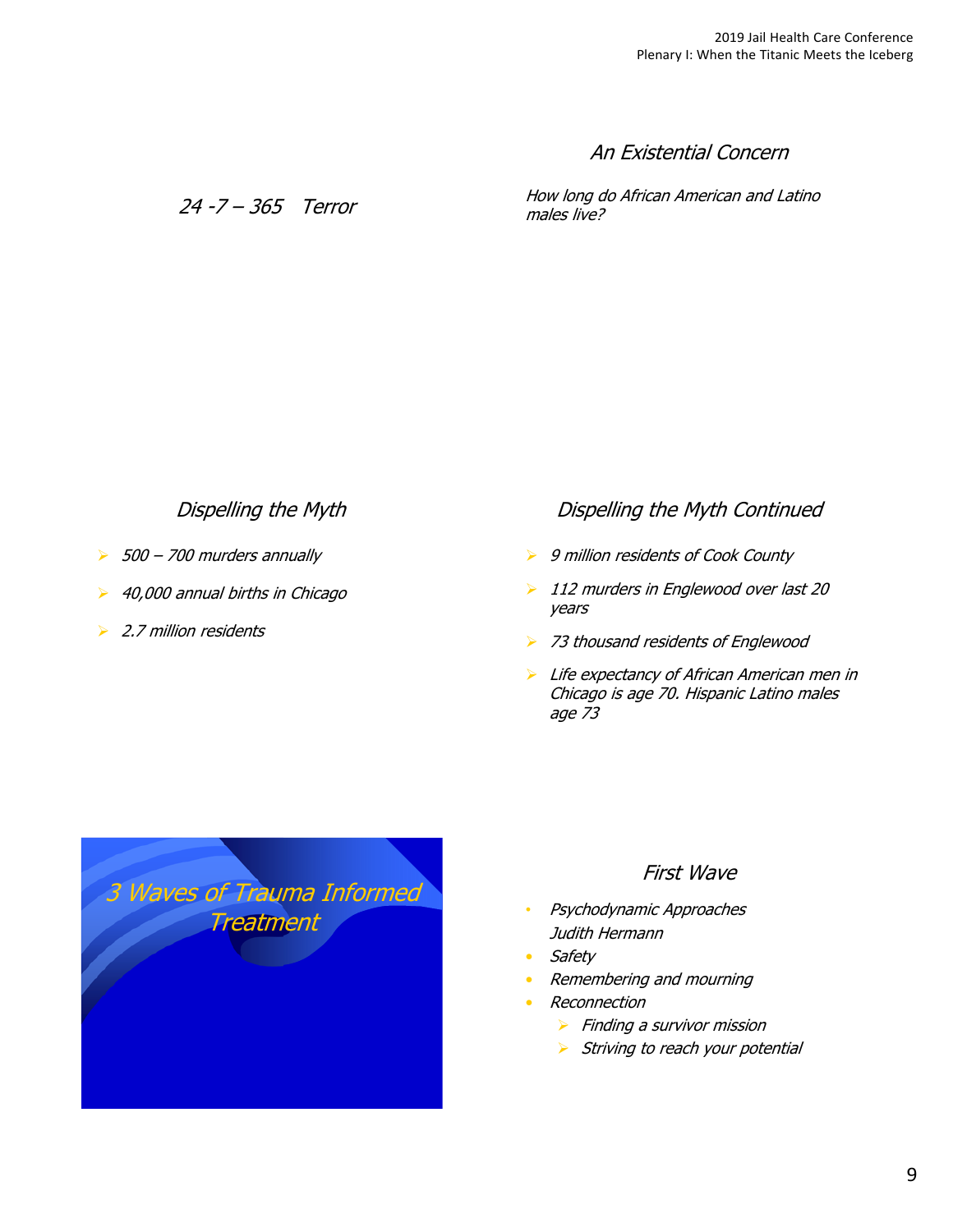Second Wave

• Cognitive Behavioral Therapies

Third Wave

• Experiential Approaches

September 11th survivors were asked what helped them most with their trauma

- Acupuncture
- Massage
- Yoga
- Movement

Agency's Have an Ethical Responsibility to Create Trauma Informed System of Care

A trauma informed system of care recognizes and therapeutically responds to the impact of traumatic stress on those who have contact with the system from the initial phone call, through termination and follow-up. In a trauma informed system of care every member of the service team has an awareness of their role in reducing the impact of trauma on those seeking services.

### Principles of Trauma Informed Care **Continued**

- Parallel Process- How we treat each other impacts how we treat clients
- Do no harm

## Do No Harm

- Avoid heavy confrontation
- Use person first language
- Avoid stigmatizing language
	- > Addict
	- **Dopefiend**
	- $\triangleright$  Dirty drop
	- $\triangleright$  Clean
- Natural consequences